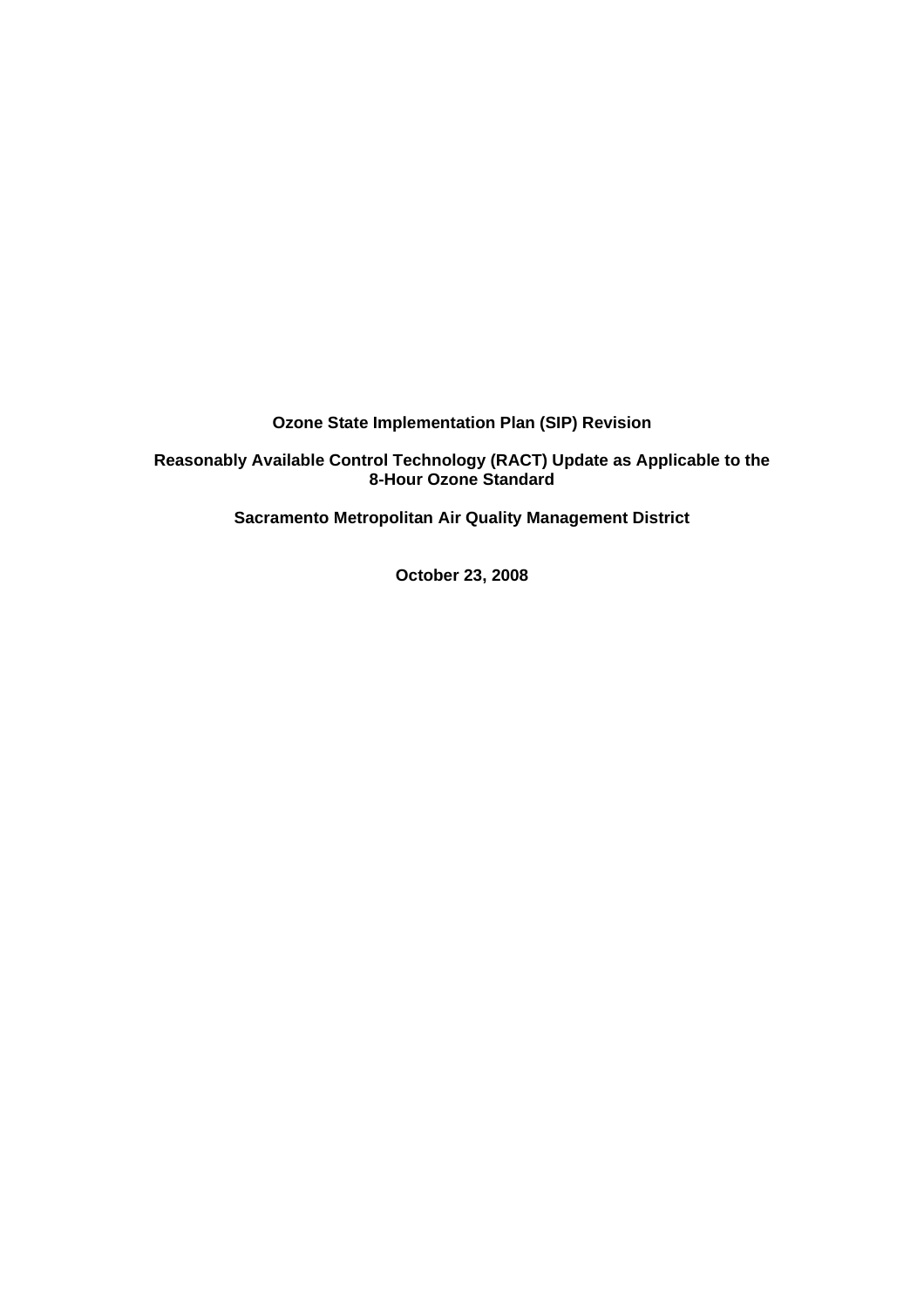SMAQMD Ozone SIP Revision RACT Update for the 8-Hour Ozone Standard October 23, 2008 Page 2

### **Background**

This document constitutes a revision to the Ozone State Implementation Plan (SIP) for the Sacramento Air Quality Management District (SMAQMD). The U.S. Environmental Protection Agency (EPA) published the final Phase 2 Rule to implement the 8-hour ozone air quality standard on November 29, 2005 (70 FR 71611). Among the requirements of the Phase 2 Rule, a new section was added to the Code of Federal Regulations (40 CFR 51.912) that requires the SMAQMD to submit a revision to the SIP that meets the Reasonably Available Control Technology (RACT) requirements for VOC and NOx in accordance with Sections 182(b)(2) and 182(f) of the federal Clean Air Act for:

- Each category of VOC sources that is covered by a Control Technique Guideline (CTG) document issued by EPA; and
- All major stationary sources of VOC and/or NOx.

EPA's designations and classifications for the 8-hour ozone standard were published on April 30, 2004 (69 FR 23857) and became effective on June 15, 2004. The Sacramento Metropolitan Area was classified as a serious nonattainment area, with a deadline of 2013 to attain the standard. The major source emissions threshold for areas classified as serious is 50 tons per year of either VOC or NOx.

On October 26, 2006, the District's Board of Directors adopted a revision to the SIP that fulfilled the aforementioned federal requirements, and this SIP revision was submitted by the California Air Resources Board (CARB) to EPA on July 11, 2007.

Since that time, EPA has promulgated seven new CTGs. In addition, the air districts of the Sacramento Federal Nonattainment Area submitted a letter to CARB in February of 2008 to request a voluntary "bump-up" to a classification of "severe" nonattainment, as provided by Section 181(b)(3) of the federal Clean Air Act. On February 14, 2008, CARB requested that EPA reclassify this area to "severe." It is anticipated the EPA will take action on this request by the end of 2008. A reclassification to severe nonattainment will reduce the major source emissions threshold from 50 to 25 tons per year of either VOC or NOx, imposing RACT requirements on additional sources within the District.

This SIP revision is based on an analysis performed by SMAQMD staff of the new CTG categories, and of sources which will become major sources upon reclassification to severe nonattainment. The analysis is presented in the *Staff Report for Updated Analysis of Reasonably Available Control Technology for the 8-Hour Ozone State Implementation Plan (Updated RACT SIP)*, SMAQMD, September 22, 2008.

### **Negative Declarations**

The SMAQMD has reviewed its records for permitted sources, the enforcement program for unpermitted sources, telephone yellow pages, and business listings and has determined that there are no stationary sources or emitting facilities for the following CTG categories. In addition, the SMAQMD does not anticipate these sources in the future.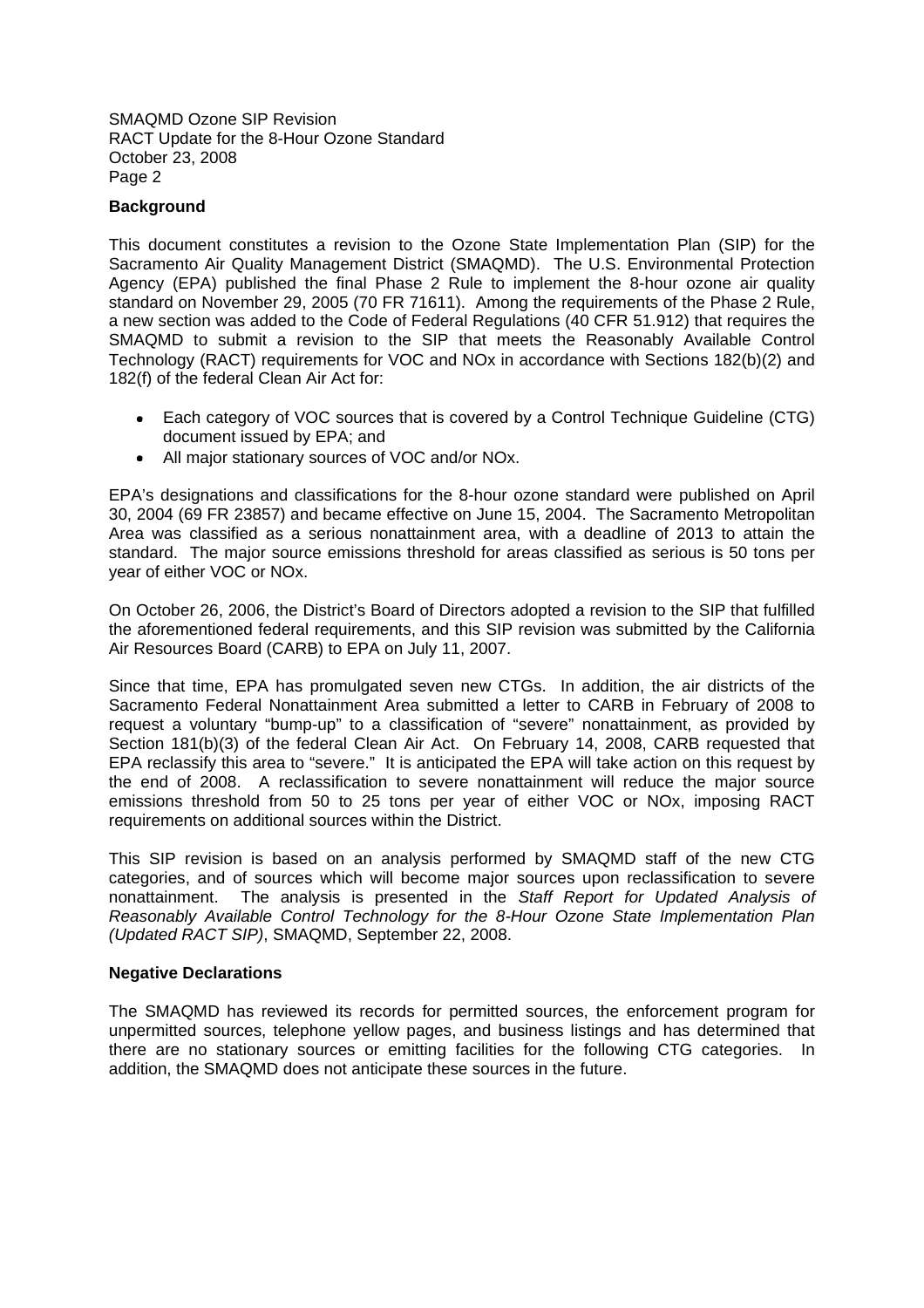SMAQMD Ozone SIP Revision RACT Update for the 8-Hour Ozone Standard October 23, 2008 Page 3

| <b>Source Category for</b>  |                                                    |                        |
|-----------------------------|----------------------------------------------------|------------------------|
| <b>Negative Declaration</b> | <b>CTG Document Title</b>                          | <b>Document Number</b> |
| Flat Wood Paneling          | <b>Control Techniques Guidelines for Flat Wood</b> | EPA 453/R-06-004       |
| Coatings                    | <b>Paneling Coatings</b>                           |                        |
| Paper, Film, and Foil       | Control Techniques Guidelines for Paper, Film, and | EPA 453/R-07-003       |
| Coatings                    | <b>Foil Coatings</b>                               |                        |
| Large Appliance             | Control Techniques Guidelines for Large Appliance  | EPA 453/R-07-004       |
| Coatings                    | Coatings                                           |                        |

# **RACT Determination for CTG Categories**

The SMAQMD has performed an analysis of District rules that are applicable to the 2006/2007 CTG categories for which there are existing sources, as shown in the following table.

|                        |                              |                     | <b>SMAQMD</b><br>Rule No. |                    |
|------------------------|------------------------------|---------------------|---------------------------|--------------------|
| <b>Source</b>          |                              | <b>CTG Document</b> | (Most Recent              |                    |
| Category               | <b>CTG Document Title</b>    | <b>Number</b>       | Amendment)                | <b>SIP Status</b>  |
| Offset                 | <b>Control Techniques</b>    | EPA 453/R-06-002    | 450 (3/23/00)             | Adopted 12/5/96;   |
| Lithographic and       | <b>Guidelines for Offset</b> |                     |                           | Approved 11/13/98  |
| Letterpress            | Lithographic and             |                     |                           |                    |
| Printing               | Letterpress Printing         |                     |                           |                    |
| Flexible               | <b>Control Techniques</b>    | EPA 453/R-06-003    | 450 (3/23/00)             | Adopted 12/5/96;   |
| Package                | Guidelines for               |                     |                           | Approved 11/13/98  |
| Printing               | Flexible Package             |                     |                           |                    |
|                        | Printina                     |                     |                           |                    |
| Industrial             | <b>Control Techniques</b>    | EPA 453/R-06-001    | 466 (5/23/02)             | Not yet submitted  |
| Cleaning               | Guidelines: Industrial       |                     |                           |                    |
| Solvents               | <b>Cleaning Solvents</b>     |                     |                           |                    |
| <b>Metal Furniture</b> | <b>Control Techniques</b>    | EPA 453/R-07-005    | 451 (10/2/97)             | Adopted 11/29/83;  |
| Coatings               | Guidelines for Metal         |                     |                           | Approved 1/24/85   |
|                        | <b>Furniture Coatings</b>    |                     |                           | Adopted 9/5/96; No |
|                        |                              |                     |                           | <b>EPA Action</b>  |

The District finds that the requirements of RACT for the 2006/2007 CTG categories are satisfied by the District rules, with the following exceptions:

- For flexible package printing, Rule 450 does not meet the CTG requirements for mandatory control equipment on printing presses with potential to emit, prior to controls, of at least 25 tons/year of VOC. The District is committing to correct this RACT deficiency by amending Rule 450 to require control equipment on these presses, consistent with the CTG recommendations. These amendments are scheduled for a public hearing on September 25, 2008. Following adoption, the amended rule will be submitted for inclusion in the SIP.
- For offset lithographic and letterpress printing, Rule 450 does not meet the CTG requirements for mandatory control equipment on printing presses with potential to emit, prior to controls, of at least 25 tons/year of VOC. In addition, the CTG recommends more stringent VOC content limits for fountain solutions used by offset lithographic